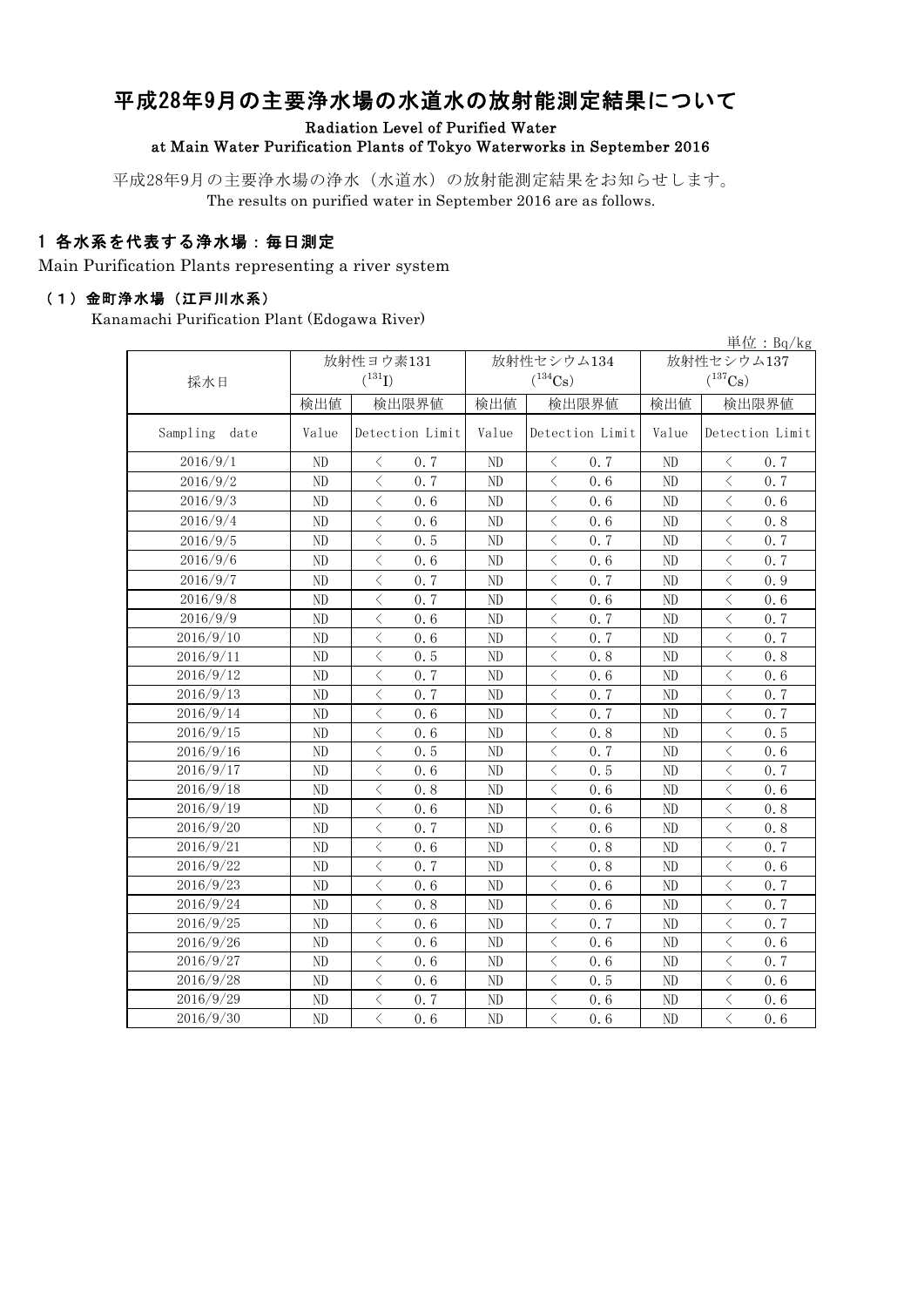#### (2)朝霞浄水場 (荒川水系)

Asaka Purification Plant (Arakawa River)

単位:Bq/kg 検出値 | 検出値 | 検出限界値 | 検出値 Value Detection Limit | Value Detection Limit | Value ND < 0.6 ND < 0.7 ND < 0.6 ND < 0.6 ND < 0.7 ND < 0.8 ND < 0.7 ND < 0.6 ND < 0.7 ND < 0.8 ND < 0.5 ND < 0.6 ND < 0.7 ND < 0.7 ND < 0.6 ND < 0.6 ND < 0.7 ND < 0.6 ND < 0.7 ND < 0.7 ND < 0.6 ND  $\vert$   $\langle$  0.7  $\vert$  ND  $\vert$   $\langle$  0.7  $\vert$  ND  $\vert$   $\langle$  0.7 ND < 0.7 ND < 0.6 ND < 0.6 ND  $\vert$   $\langle$  0.7  $\vert$  ND  $\vert$   $\langle$  0.8  $\vert$  ND  $\vert$   $\langle$  0.7 ND  $\vert$   $\langle$  0.6  $\vert$  ND  $\vert$   $\langle$  0.6  $\vert$  ND  $\vert$   $\langle$  0.7 ND < 0.8 ND < 0.8 ND < 0.8 ND < 0.6 ND < 0.7 ND < 0.7 ND < 0.7 ND < 0.6 ND < 0.7 ND < 0.6 ND < 0.7 ND < 0.7 ND < 0.7 ND < 0.8 ND < 0.7 ND < 0.8 ND < 0.6 ND < 0.6 ND < 0.6 ND < 0.7 ND < 0.7 ND < 0.7 ND < 0.5 ND < 0.7 ND < 0.6 ND < 0.6 ND < 0.7 ND < 0.7 ND < 0.7 ND < 0.6 ND  $\vert$   $\langle$  0.7  $\vert$  ND  $\vert$   $\langle$  0.7  $\vert$  ND  $\vert$   $\langle$  0.7 ND  $\vert$   $\langle$  0.7  $\vert$  ND  $\vert$   $\langle$  0.7  $\vert$  ND  $\vert$   $\langle$  0.7 ND  $\vert$   $\langle$  0.7  $\vert$  ND  $\vert$   $\langle$  0.5  $\vert$  ND  $\vert$   $\langle$  0.7 ND < 0.8 ND < 0.7 ND < 0.7 ND < 0.7 ND < 0.6 ND < 0.7 ND < 0.7 ND < 0.6 ND < 0.7 ND < 0.6 ND < 0.6 ND < 0.7 ND < 0.7 ND < 0.7 ND < 0.7 ND < 0.7 ND < 0.6 ND < 0.8 2016/9/15 2016/9/26 2016/9/2 2016/9/1 2016/9/7 2016/9/8 2016/9/5 2016/9/6 Sampling date 2016/9/4 2016/9/11 2016/9/9 2016/9/22 2016/9/12 2016/9/13 2016/9/19 2016/9/14 2016/9/28 2016/9/29 2016/9/30 2016/9/3 放射性ヨウ素131  $(^{131}I)$ 2016/9/16 検出限界値 Detection Limit | Value | Detection Limit 検出限界値 採水日 放射性セシウム137  $(^{137}\mathrm{Cs})$ 放射性セシウム134  $(^{134}Cs)$ 2016/9/27 2016/9/10 2016/9/20 2016/9/21 2016/9/24 2016/9/25 2016/9/23 2016/9/17 2016/9/18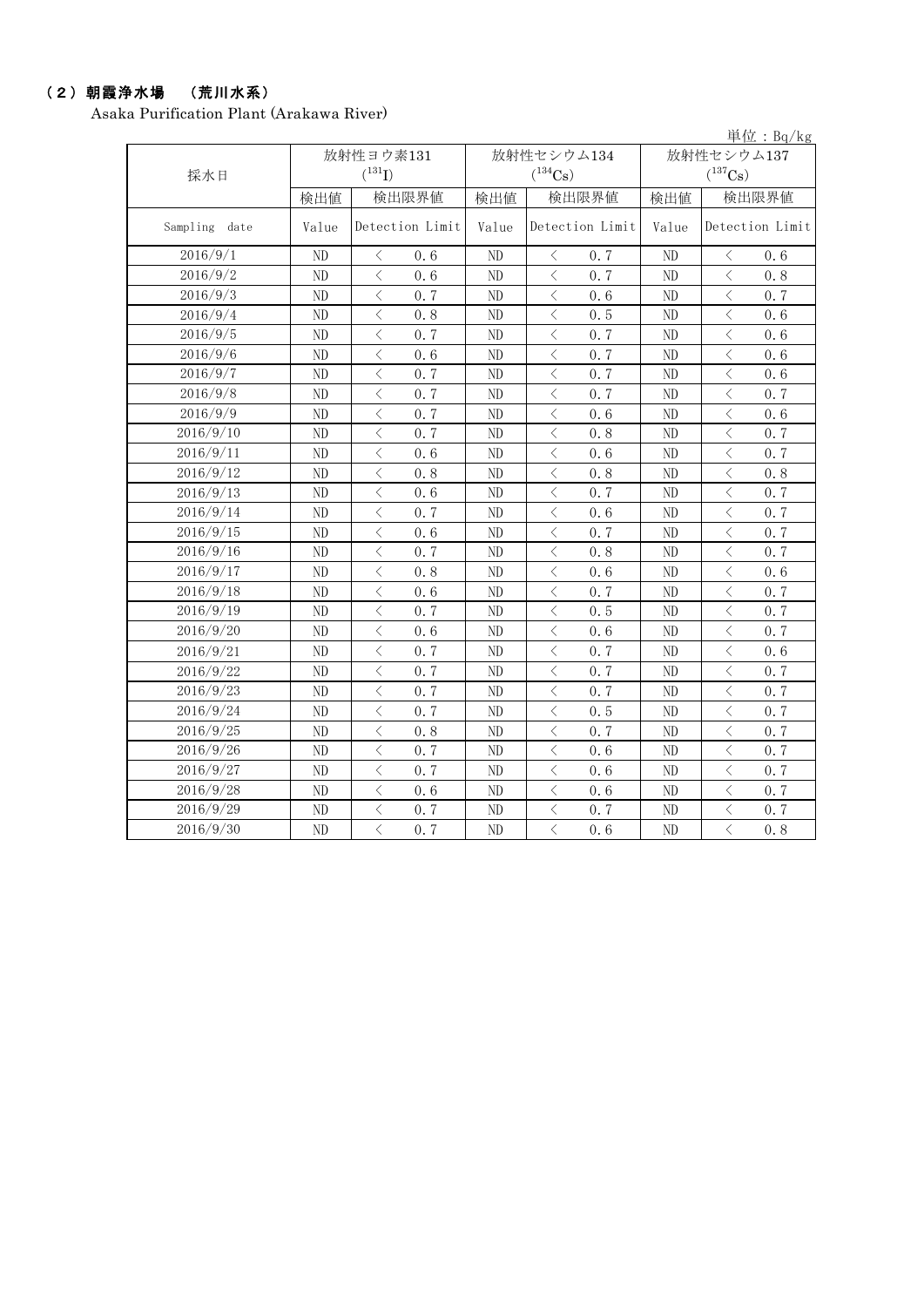# (3)小作浄水場 (多摩川水系)

Ozaku Purification Plant (Tamagawa River)

|               |                |                                                 |                |                                                 |                |                                                                                                                                                                              | 単位: $Bq/kg$     |
|---------------|----------------|-------------------------------------------------|----------------|-------------------------------------------------|----------------|------------------------------------------------------------------------------------------------------------------------------------------------------------------------------|-----------------|
|               |                | 放射性ヨウ素131                                       |                | 放射性セシウム134                                      | 放射性セシウム137     |                                                                                                                                                                              |                 |
| 採水日           |                | $(^{131}I)$                                     |                | $(^{134}Cs)$                                    | $(^{137}Cs)$   |                                                                                                                                                                              |                 |
|               | 検出値            | 検出限界値                                           | 検出値            | 検出限界値                                           | 検出値            | 検出限界値                                                                                                                                                                        |                 |
| Sampling date | Value          | Detection Limit                                 | Value          | Detection Limit                                 | Value          |                                                                                                                                                                              | Detection Limit |
| 2016/9/1      | N <sub>D</sub> | 0.7<br>$\lt$                                    | N <sub>D</sub> | 0.6<br>$\lt$                                    | N <sub>D</sub> | $\lt$                                                                                                                                                                        | 0.8             |
| 2016/9/2      | N <sub>D</sub> | $\langle$<br>0.6                                | N <sub>D</sub> | $\langle$<br>0, 7                               | N <sub>D</sub> | $\langle$                                                                                                                                                                    | 0, 7            |
| 2016/9/3      | ND             | $\lt$<br>0.7                                    | ND             | $\lt$<br>0, 7                                   | ND             | $\langle$                                                                                                                                                                    | 0.7             |
| 2016/9/4      | ND             | $\lt$<br>0.7                                    | ND             | $\langle$<br>0.5                                | N <sub>D</sub> | $\langle$                                                                                                                                                                    | 0.7             |
| 2016/9/5      | ND             | $\lt$<br>0.6                                    | ND             | $\langle$<br>0.6                                | N <sub>D</sub> | $\lt$                                                                                                                                                                        | 0.7             |
| 2016/9/6      | ND             | $\lt$<br>0.7                                    | ND             | $\langle$<br>0.7                                | ND             | $\lt$                                                                                                                                                                        | 0.6             |
| 2016/9/7      | ND             | $\langle$<br>0.7                                | ND             | $\lt$<br>0.6                                    | ND             | $\lt$                                                                                                                                                                        | 0.7             |
| 2016/9/8      | ND             | $\langle$<br>0.6                                | ND             | 0.7<br>$\langle$                                | ND             | $\langle$                                                                                                                                                                    | 0.7             |
| 2016/9/9      | ND             | $\langle$<br>0.6                                | ND             | $\lt$<br>0.6                                    | ND             | $\lt$                                                                                                                                                                        | 0.8             |
| 2016/9/10     | ND             | $\langle$<br>0.6                                | ND             | $\lt$<br>0.7                                    | ND             | $\lt$                                                                                                                                                                        | 0.7             |
| 2016/9/11     | $\rm ND$       | $\langle$<br>0.6                                | ND             | $\langle$<br>0.8                                | ND             | $\langle$                                                                                                                                                                    | 0.7             |
| 2016/9/12     | ND             | $\langle$<br>0.6                                | ND             | $\overline{\left\langle \right\rangle }$<br>0.7 | ND             | $\langle$                                                                                                                                                                    | 0.7             |
| 2016/9/13     | ND             | $\overline{\left\langle \right\rangle }$<br>0.6 | ND             | $\overline{\left\langle \right\rangle }$<br>0.6 | N <sub>D</sub> | $\overline{\left\langle \right\rangle }$                                                                                                                                     | 0.7             |
| 2016/9/14     | ND             | $\langle$<br>0.8                                | ND             | $\lt$<br>0.7                                    | N <sub>D</sub> | $\lt$                                                                                                                                                                        | 0.7             |
| 2016/9/15     | ND             | $\lt$<br>0.7                                    | N <sub>D</sub> | $\langle$<br>0.7                                | ND             | $\lt$                                                                                                                                                                        | 0.7             |
| 2016/9/16     | ND             | $\overline{\left\langle \right\rangle }$<br>0.6 | N <sub>D</sub> | $\overline{\left\langle \right\rangle }$<br>0.6 | ND             | $\overline{\left\langle \right\rangle }$                                                                                                                                     | 0.7             |
| 2016/9/17     | ND             | $\lt$<br>0.8                                    | ND             | $\langle$<br>0.5                                | ND             | $\lt$                                                                                                                                                                        | 0.6             |
| 2016/9/18     | ND             | $\langle$<br>0.7                                | ND             | $\lt$<br>0.6                                    | N <sub>D</sub> | $\langle$                                                                                                                                                                    | 0.6             |
| 2016/9/19     | N <sub>D</sub> | $\lt$<br>0.6                                    | N <sub>D</sub> | $\lt$<br>0, 6                                   | ND             | $\lt$                                                                                                                                                                        | 0.7             |
| 2016/9/20     | N <sub>D</sub> | $\lt$<br>0.6                                    | N <sub>D</sub> | $\lt$<br>0, 7                                   | N <sub>D</sub> | $\lt$                                                                                                                                                                        | 0.7             |
| 2016/9/21     | ND             | $\lt$<br>0.7                                    | ND             | $\langle$<br>0.6                                | ND             | $\lt$                                                                                                                                                                        | 0.7             |
| 2016/9/22     | ND             | $\lt$<br>0.7                                    | ND             | $\lt$<br>0.7                                    | ND             | $\lt$                                                                                                                                                                        | 0.8             |
| 2016/9/23     | $\rm ND$       | $\lt$<br>0.7                                    | ND             | 0.7<br>$\lt$                                    | ND             | $\lt$                                                                                                                                                                        | 0.7             |
| 2016/9/24     | ND             | $\langle$<br>0.7                                | ND             | $\lt$<br>0.6                                    | ND             | $\lt$                                                                                                                                                                        | 0.7             |
| 2016/9/25     | ND             | $\langle$<br>0.8                                | ND             | $\lt$<br>0.7                                    | ND             | $\langle$                                                                                                                                                                    | 0.5             |
| 2016/9/26     | ND             | $\langle$<br>0.6                                | ND             | $\lt$<br>0.7                                    | ND             | $\langle$                                                                                                                                                                    | 0.7             |
| 2016/9/27     | ND             | $\lt$<br>0.6                                    | ND             | $\langle$<br>0.7                                | ND             | $\lt$                                                                                                                                                                        | 0.7             |
| 2016/9/28     | ND             | $\,<\,$<br>0.7                                  | ND             | $\langle$<br>0.6                                | ND             | $\overline{\left\langle \right\rangle }$                                                                                                                                     | 0.6             |
| 2016/9/29     | ND             | $\,<\,$<br>0.7                                  | ND             | $\langle$<br>0.5                                | ND             | $\overline{\left\langle \right. }% ,\left\langle \overline{\left\langle \right. }% ,\left\langle \overline{\left\langle \right. }\right\rangle \right\rangle \left. \right.$ | 0.6             |
| 2016/9/30     | N <sub>D</sub> | $\overline{\left\langle \right\rangle }$<br>0.7 | N <sub>D</sub> | $\overline{\left\langle \right\rangle }$<br>0.6 | N <sub>D</sub> | $\overline{\left\langle \right\rangle }$                                                                                                                                     | 0.6             |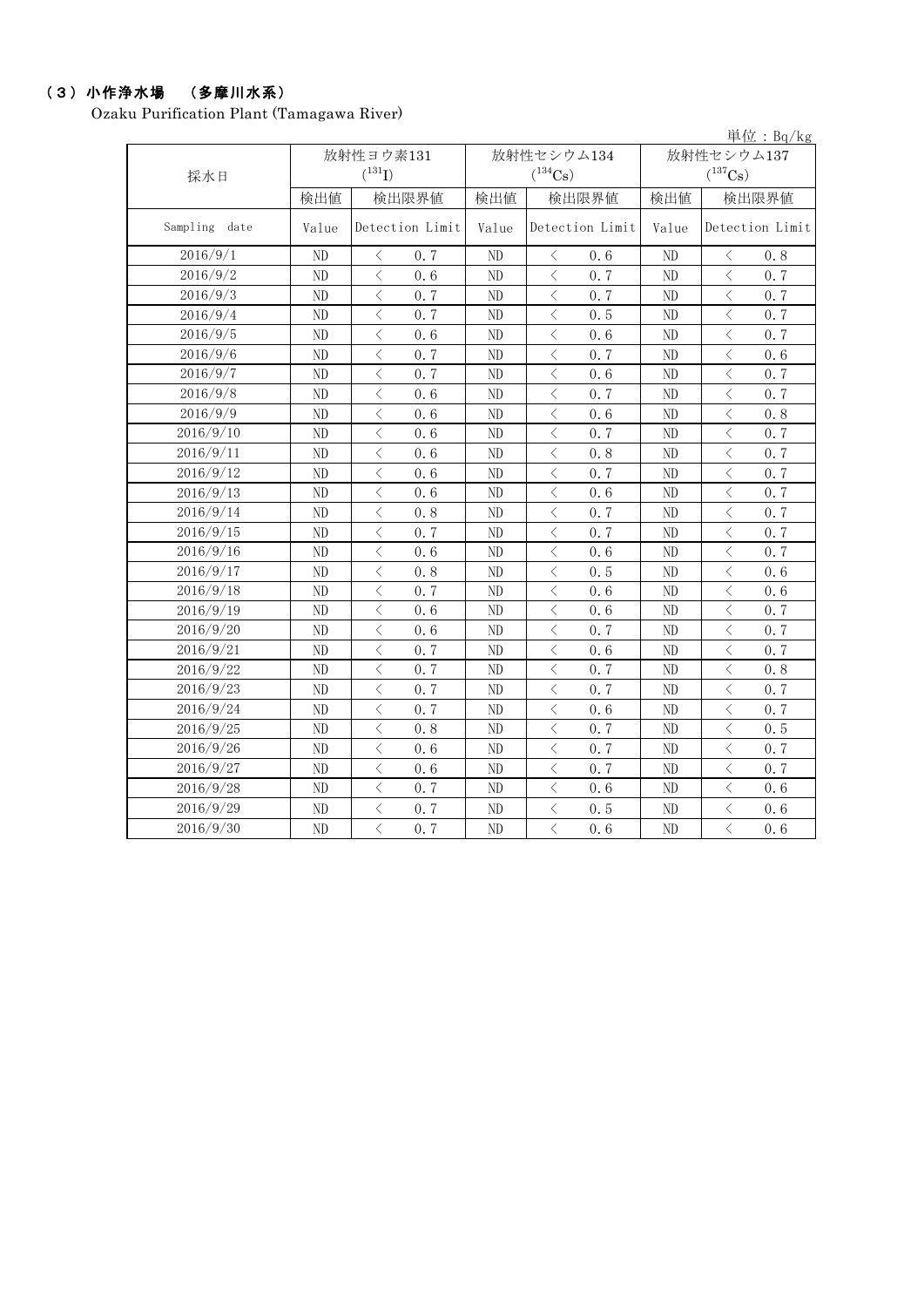## (4)東村山浄水場 (多摩川・荒川水系)

Higashi-murayama Purification Plant (Tamagawa・Arakawa River)

|               |                |                                                 |          |                                                 |                | 単位: $Bq/kg$                                     |  |
|---------------|----------------|-------------------------------------------------|----------|-------------------------------------------------|----------------|-------------------------------------------------|--|
|               |                | 放射性ヨウ素131                                       |          | 放射性セシウム134                                      | 放射性セシウム137     |                                                 |  |
| 採水日           |                | $(^{131}I)$                                     |          | $(^{134}Cs)$                                    |                | $(^{137}Cs)$                                    |  |
|               | 検出値            | 検出限界値                                           | 検出値      | 検出限界値                                           |                | 検出限界値                                           |  |
| Sampling date | Value          | Detection Limit                                 | Value    | Detection Limit                                 | Value          | Detection Limit                                 |  |
| 2016/9/1      | ND             | 0.6<br>$\langle$                                | ND       | 0.5<br>$\langle$                                | ND             | 0.8<br>$\langle$                                |  |
| 2016/9/2      | ND             | $\overline{\left\langle \right\rangle }$<br>0.6 | ND       | $\lt$<br>0.6                                    | ND             | $\overline{\left\langle \right\rangle }$<br>0.8 |  |
| 2016/9/3      | ND             | $\lt$<br>0.7                                    | ND       | $\langle$<br>0.5                                | ND             | $\lt$<br>0.7                                    |  |
| 2016/9/4      | ND             | $\lt$<br>0.8                                    | ND       | $\langle$<br>0.6                                | ND             | $\lt$<br>0.7                                    |  |
| 2016/9/5      | ND             | $\langle$<br>0.6                                | ND       | $\langle$<br>0.7                                | ND             | $\langle$<br>0.9                                |  |
| 2016/9/6      | ND             | $\langle$<br>0.6                                | ND       | $\langle$<br>0.7                                | N <sub>D</sub> | $\langle$<br>0.6                                |  |
| 2016/9/7      | ND             | $\,<\,$<br>0.7                                  | ND       | $\langle$<br>0.6                                | ND             | $\lt$<br>0.6                                    |  |
| 2016/9/8      | N <sub>D</sub> | $\langle$<br>0.9                                | ND       | $\lt$<br>0.8                                    | N <sub>D</sub> | $\langle$<br>0.7                                |  |
| 2016/9/9      | ND             | $\langle$<br>0.7                                | ND       | $\langle$<br>0.7                                | ND             | $\langle$<br>0.7                                |  |
| 2016/9/10     | ND             | $\langle$<br>0.7                                | ND       | $\langle$<br>0.7                                | ND             | $\langle$<br>0.6                                |  |
| 2016/9/11     | ND             | $\overline{\left\langle \right\rangle }$<br>0.7 | ND       | $\overline{\left\langle \right\rangle }$<br>0.6 | ND             | $\langle$<br>0.7                                |  |
| 2016/9/12     | ND             | $\langle$<br>0.6                                | ND       | $\langle$<br>0.7                                | ND             | $\langle$<br>0.6                                |  |
| 2016/9/13     | ${\rm ND}$     | $\langle$<br>0.7                                | $\rm ND$ | $\lt$<br>0.6                                    | ND             | $\langle$<br>0.7                                |  |
| 2016/9/14     | $\rm ND$       | $\langle$<br>0.7                                | $\rm ND$ | $\lt$<br>0.7                                    | ND             | $\langle$<br>0.7                                |  |
| 2016/9/15     | ND             | $\lt$<br>0.6                                    | ND       | $\lt$<br>0.7                                    | ND             | $\langle$<br>0.6                                |  |
| 2016/9/16     | ND             | $\lt$<br>0.7                                    | ND       | $\lt$<br>0.6                                    | ND             | $\lt$<br>0.7                                    |  |
| 2016/9/17     | ND             | $\langle$<br>0.7                                | ND       | $\lt$<br>0.6                                    | ND             | $\lt$<br>0.8                                    |  |
| 2016/9/18     | ND             | $\lt$<br>0, 7                                   | ND       | $\lt$<br>0.6                                    | ND             | $\lt$<br>0.7                                    |  |
| 2016/9/19     | ND             | $\langle$<br>0.6                                | ND       | $\langle$<br>0.5                                | N <sub>D</sub> | $\langle$<br>0.7                                |  |
| 2016/9/20     | ND             | $\langle$<br>0.7                                | ND       | $\langle$<br>0.6                                | ND             | $\langle$<br>0.7                                |  |
| 2016/9/21     | ND             | $\lt$<br>0.7                                    | ND       | $\lt$<br>0.7                                    | ND             | $\lt$<br>0.6                                    |  |
| 2016/9/22     | ND             | $\overline{\left\langle \right\rangle }$<br>0.6 | ND       | $\lt$<br>0.7                                    | N <sub>D</sub> | $\lt$<br>0.8                                    |  |
| 2016/9/23     | ND             | $\langle$<br>0, 7                               | ND       | $\langle$<br>0.7                                | ND             | $\langle$<br>0.8                                |  |
| 2016/9/24     | N <sub>D</sub> | $\langle$<br>0.8                                | $\rm ND$ | $\langle$<br>0.6                                | ND             | $\langle$<br>0.6                                |  |
| 2016/9/25     | ND             | $\lt$<br>0.9                                    | ND       | $\lt$<br>0.7                                    | ND             | $\lt$<br>0.8                                    |  |
| 2016/9/26     | ND             | $\langle$<br>0, 7                               | ND       | 0.5<br>$\lt$                                    | ND             | 0.7<br>$\langle$                                |  |
| 2016/9/27     | ND             | $\langle$<br>0.6                                | ND       | $\langle$<br>0.6                                | ND             | $\langle$<br>0.8                                |  |
| 2016/9/28     | ND             | $\langle$<br>0.6                                | ND       | $\lt$<br>0.7                                    | ND             | $\langle$<br>0.7                                |  |
| 2016/9/29     | ND             | $\, \leqslant$<br>0.7                           | ND       | $\lt$<br>0.5                                    | ND             | $\lt$<br>0.7                                    |  |
| 2016/9/30     | ND             | $\langle$<br>0.7                                | ND       | $\langle$<br>0.7                                | ND             | $\overline{\left\langle \right\rangle }$<br>0.7 |  |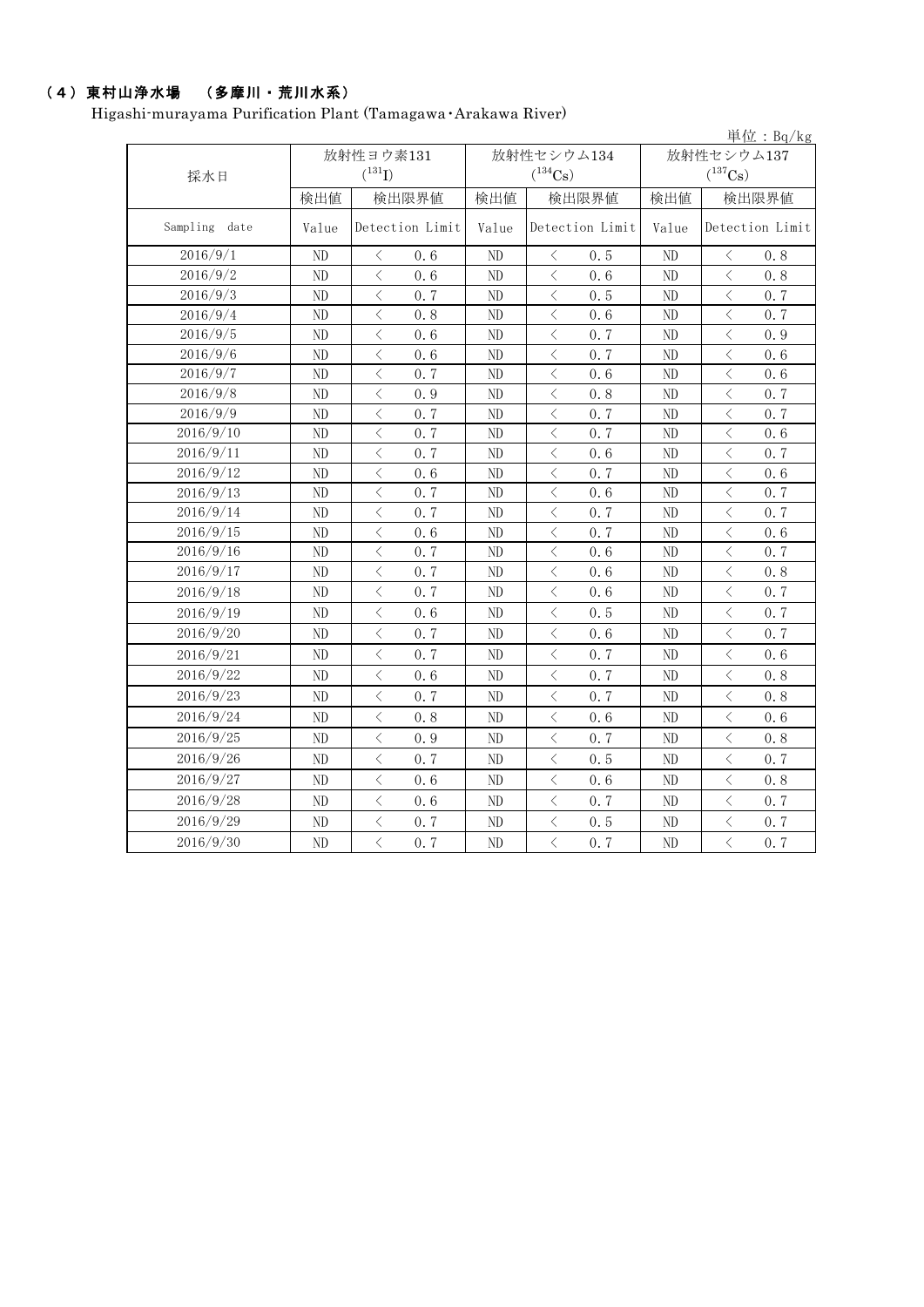# (5)長沢浄水場 (相模川水系)

Nagasawa Purification Plant (Sagamigawa River)

|               |                |                                                 |                |                                                 |                | 単位: $Bq/kg$                                                                                                                                                          |  |  |
|---------------|----------------|-------------------------------------------------|----------------|-------------------------------------------------|----------------|----------------------------------------------------------------------------------------------------------------------------------------------------------------------|--|--|
|               |                | 放射性ヨウ素131                                       |                | 放射性セシウム134                                      | 放射性セシウム137     |                                                                                                                                                                      |  |  |
| 採水日           |                | $(^{131}I)$                                     |                | $(^{134}Cs)$                                    | $(^{137}Cs)$   |                                                                                                                                                                      |  |  |
|               | 検出値            | 検出限界値                                           | 検出値            | 検出限界値                                           | 検出値            | 検出限界値                                                                                                                                                                |  |  |
| Sampling date | Value          | Detection Limit                                 | Value          | Detection Limit                                 | Value          | Detection Limit                                                                                                                                                      |  |  |
| 2016/9/1      | N <sub>D</sub> | 0.7<br>$\langle$                                | ND             | 0.6<br>$\lt$                                    | N <sub>D</sub> | 0.6<br>$\langle$                                                                                                                                                     |  |  |
| 2016/9/2      | ND             | $\langle$<br>0.7                                | ND             | $\langle$<br>0.7                                | ND             | $\lt$<br>0.7                                                                                                                                                         |  |  |
| 2016/9/3      | ND             | $\langle$<br>0.7                                | $\rm ND$       | $\langle$<br>0.7                                | $\rm ND$       | $\lt$<br>0.6                                                                                                                                                         |  |  |
| 2016/9/4      | N <sub>D</sub> | $\overline{\left\langle \right\rangle }$<br>0.8 | ND             | $\langle$<br>0.7                                | ND             | $\langle$<br>0.8                                                                                                                                                     |  |  |
| 2016/9/5      | ND             | $\langle$<br>0.7                                | N <sub>D</sub> | $\lt$<br>0.6                                    | ND             | $\langle$<br>0.5                                                                                                                                                     |  |  |
| 2016/9/6      | ND             | $\overline{\left\langle \right\rangle }$<br>0.6 | ND             | $\overline{\left\langle \right\rangle }$<br>0.6 | ND             | $\overline{\left\langle \right. }% ,\left\langle \overline{\left\langle \right. }% ,\left\langle \overline{\left\langle \right\rangle }\right\rangle \right.$<br>0.7 |  |  |
| 2016/9/7      | ND             | $\overline{\left\langle \right\rangle }$<br>0.7 | ND             | $\overline{\left\langle \right\rangle }$<br>0.7 | N <sub>D</sub> | $\langle$<br>0.6                                                                                                                                                     |  |  |
| 2016/9/8      | ND             | $\lt$<br>0.6                                    | N <sub>D</sub> | $\langle$<br>0.6                                | ND             | $\, <\,$<br>0.7                                                                                                                                                      |  |  |
| 2016/9/9      | ND             | $\overline{\left\langle \right\rangle }$<br>0.7 | ND             | $\langle$<br>0.7                                | ND             | $\overline{\left\langle \right\rangle }$<br>0.8                                                                                                                      |  |  |
| 2016/9/10     | ND             | $\overline{\left\langle \right\rangle }$<br>0.6 | ND             | $\langle$<br>0.8                                | ND             | $\langle$<br>0.8                                                                                                                                                     |  |  |
| 2016/9/11     | ND             | $\lt$<br>0.6                                    | N <sub>D</sub> | $\lt$<br>0.8                                    | ND             | $\lt$<br>0.7                                                                                                                                                         |  |  |
| 2016/9/12     | ND             | $\langle$<br>0.6                                | ND             | $\lt$<br>0.6                                    | ND             | $\lt$<br>0.7                                                                                                                                                         |  |  |
| 2016/9/13     | ND             | $\langle$<br>0.6                                | ND             | $\langle$<br>0.6                                | ND             | $\langle$<br>0.7                                                                                                                                                     |  |  |
| 2016/9/14     | ND             | $\langle$<br>0.7                                | ND             | $\langle$<br>0.5                                | ND             | $\langle$<br>0.6                                                                                                                                                     |  |  |
| 2016/9/15     | ND             | $\langle$<br>0.6                                | ND             | $\lt$<br>0.6                                    | $\rm ND$       | $\lt$<br>0.6                                                                                                                                                         |  |  |
| 2016/9/16     | ND             | $\overline{\left\langle \right\rangle }$<br>0.6 | ND             | $\lt$<br>0.7                                    | ND             | $\lt$<br>0.9                                                                                                                                                         |  |  |
| 2016/9/17     | ND             | $\lt$<br>0.7                                    | N <sub>D</sub> | $\langle$<br>0.6                                | ND             | $\lt$<br>0.6                                                                                                                                                         |  |  |
| 2016/9/18     | ND             | $\overline{\left\langle \right\rangle }$<br>0.6 | ND             | $\,<\,$<br>0.7                                  | ND             | $\langle$<br>0.6                                                                                                                                                     |  |  |
| 2016/9/19     | ND             | $\langle$<br>0.7                                | ND             | $\langle$<br>0.7                                | ND             | $\langle$<br>0.8                                                                                                                                                     |  |  |
| 2016/9/20     | ND             | $\langle$<br>0.5                                | N <sub>D</sub> | $\langle$<br>0.8                                | ND             | $\langle$<br>0.7                                                                                                                                                     |  |  |
| 2016/9/21     | ND             | $\overline{\left\langle \right\rangle }$<br>0.7 | ND             | $\lt$<br>0.6                                    | $\rm ND$       | $\overline{\left\langle \right\rangle }$<br>0.7                                                                                                                      |  |  |
| 2016/9/22     | ND             | $\overline{\left\langle \right\rangle }$<br>0.7 | ND             | $\overline{\left\langle \right\rangle }$<br>0.7 | ND             | $\overline{\left\langle \right\rangle }$<br>0.8                                                                                                                      |  |  |
| 2016/9/23     | ${\rm ND}$     | $\lt$<br>0.6                                    | ND             | $\lt$<br>0, 7                                   | $\rm ND$       | $\lt$<br>0.8                                                                                                                                                         |  |  |
| 2016/9/24     | ND             | $\overline{\left\langle \right\rangle }$<br>0.6 | ND             | $\lt$<br>0.5                                    | $\rm ND$       | $\overline{\left\langle \right\rangle }$<br>0.7                                                                                                                      |  |  |
| 2016/9/25     | ND             | $\langle$<br>0.8                                | ND             | $\lt$<br>0.5                                    | ND             | $\lt$<br>0.6                                                                                                                                                         |  |  |
| 2016/9/26     | ND             | $\overline{\left\langle \right\rangle }$<br>0.7 | ND             | $\langle$<br>0.7                                | ND             | $\lt$<br>$0.8$                                                                                                                                                       |  |  |
| 2016/9/27     | ND             | $\langle$<br>0.8                                | N <sub>D</sub> | $\langle$<br>0.7                                | ND             | $\langle$<br>0.7                                                                                                                                                     |  |  |
| 2016/9/28     | ND             | $\langle$<br>0.6                                | ND             | $\lt$<br>0.6                                    | ND             | $\lt$<br>0.8                                                                                                                                                         |  |  |
| 2016/9/29     | ND             | $\lt$<br>0.7                                    | ND             | $\lt$<br>0.6                                    | $\rm ND$       | $\, \leqslant$<br>0.7                                                                                                                                                |  |  |
| 2016/9/30     | ND             | $\overline{\left\langle \right\rangle }$<br>0.7 | N <sub>D</sub> | $\langle$<br>0.7                                | ND             | $\langle$<br>0.8                                                                                                                                                     |  |  |